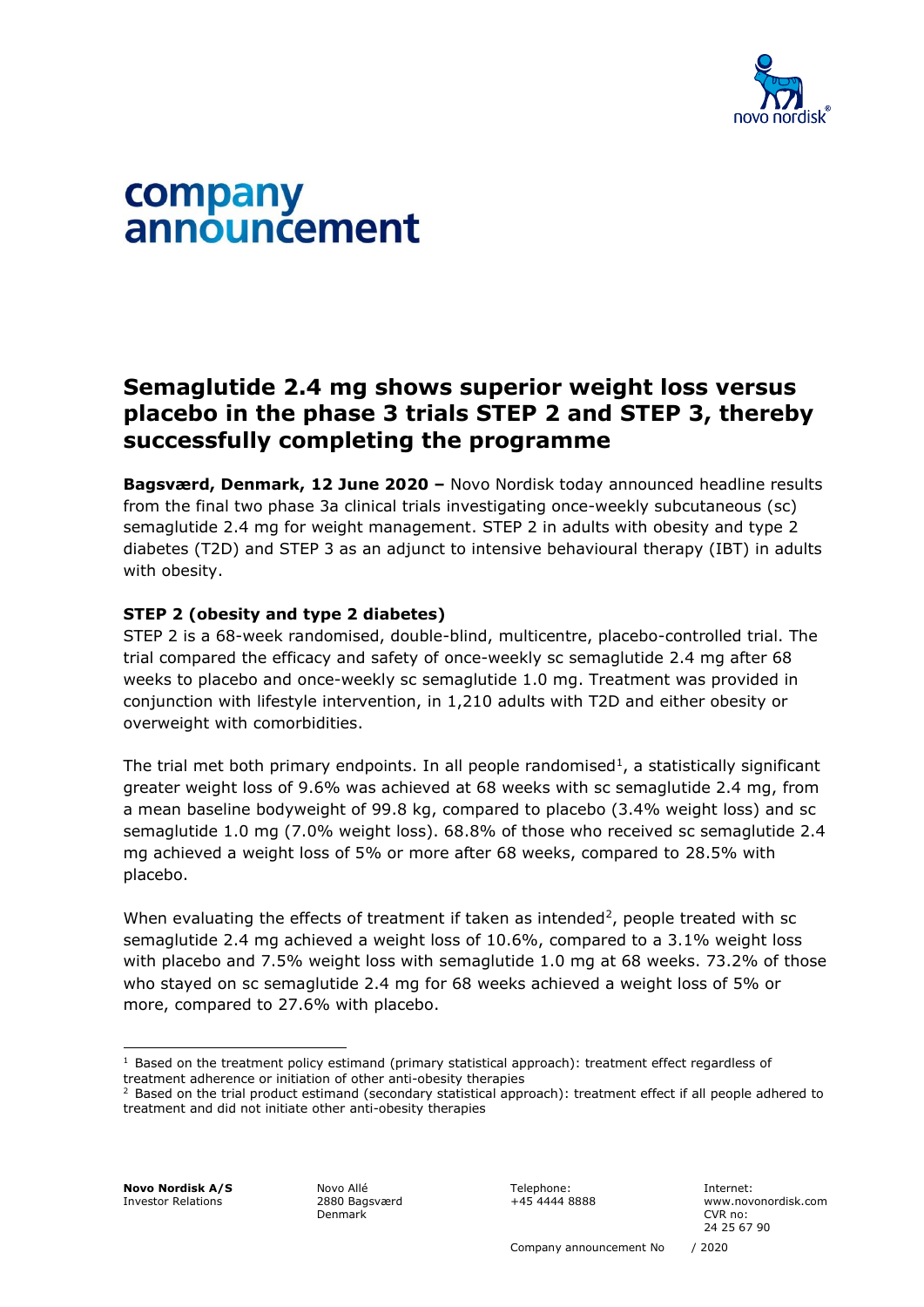### **STEP 3 (adjunct to intensive behavioural therapy)**

STEP 3 is a 68-week randomised, double-blind, multicentre, placebo-controlled trial. The trial investigated the effect of once-weekly sc semaglutide 2.4 mg after 68 weeks compared to placebo in 611 adults with obesity or overweight with comorbidities. Both treatments were in conjunction with IBT, defined as weekly behavioural support, dietician counselling and reduced calorie diet.

The trial met both of its primary endpoints. In all people randomised<sup>1</sup>, a statistically significantly greater weight loss of 16.0% was achieved with sc semaglutide 2.4 mg as an adjunct to IBT, from a mean baseline bodyweight of 105.8 kg, compared to a 5.7% weight loss with placebo plus IBT after the 68-week treatment period. 86.6% of those treated with sc semaglutide 2.4 mg achieved a weight loss of 5% or more after 68 weeks as an adjunct to IBT, compared to 47.6% with placebo plus IBT.

When evaluating the effects of treatment if taken as intended<sup>2</sup>, people treated with sc semaglutide 2.4 mg plus IBT achieved a weight loss of 17.6%, compared to a 5.0% weight loss with placebo plus IBT. 89.8% of those who received sc semaglutide 2.4 mg plus IBT achieved a weight loss of 5% or more after 68 weeks, compared to 50.0% with placebo plus IBT.

In both STEP 2 and STEP 3, sc semaglutide 2.4 mg appeared to have a safe and well-tolerated profile, consistent with previous findings. The most common adverse events among people treated with sc semaglutide 2.4 mg were gastrointestinal events. Most events were transient, and mild or moderate in severity.

"These results continue to build on the highly impressive weight loss reported previously in STEP 1 and 4. Altogether, the results indicate that semaglutide 2.4 mg will play a key role in improving the treatment of people with obesity," said Mads Krogsgaard Thomsen, executive vice president and chief science officer of Novo Nordisk. "We have now reported on all the four trials in the STEP programme and we look forward to sharing the results with regulatory authorities."

#### **About obesity and sc semaglutide 2.4 mg for weight management**

Obesity is a chronic disease that requires long-term management. It is associated with many serious health consequences and decreased life expectancy. Obesity-related complications are numerous and include T2D, heart disease, obstructive sleep apnoea, chronic kidney disease, non-alcoholic fatty liver disease and cancer.

Once-weekly sc semaglutide 2.4 mg is being investigated by Novo Nordisk as a treatment for adults with obesity. Semaglutide is an analogue of the human glucagon-like peptide-1 (GLP-1) hormone. It induces weight loss by reducing hunger, increasing feelings of fullness and thereby helping people eat less and reduce their calorie intake.

**Novo Nordisk A/S** Investor Relations

Novo Allé 2880 Bagsværd Denmark

Telephone: +45 4444 8888